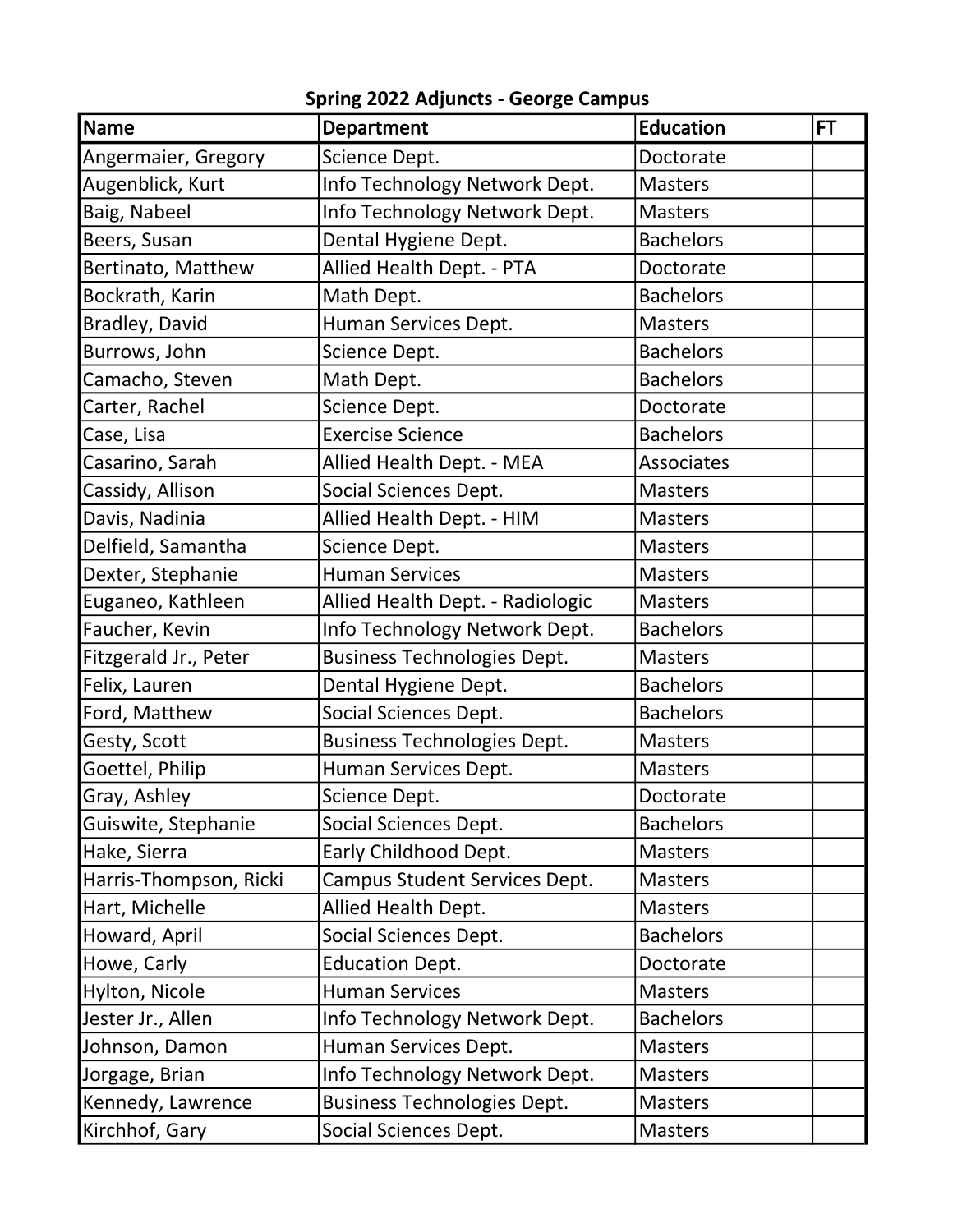| Name               | <b>Department</b>                       | <b>Education</b>  | <b>FT</b> |
|--------------------|-----------------------------------------|-------------------|-----------|
| Laudien, Katherine | Allied Health Dept. - MEA               | <b>Associates</b> |           |
| Lombard, Callye    | Early Childhood Dept.                   | <b>Masters</b>    |           |
| Lopez, Xavier      | <b>Exercise Science Dept.</b>           | <b>Bachelors</b>  |           |
| Machage, Billy     | Info Technology Network Dept.           | <b>Masters</b>    |           |
| Mailman, Eric      | Info Technology Network Dept.           | <b>Masters</b>    |           |
| Mann, Lori         | Science Dept.                           | Doctorate         |           |
| Marcano, Evelyn    | Language and Culture Dept.              | <b>Masters</b>    |           |
| Matthew, Takwig    | Info Technology Network Dept.           | <b>Masters</b>    |           |
| Martin, Herbert    | Info Technology Network Dept.           | <b>Masters</b>    |           |
| Mays, Arkita       | <b>Business Technologies Dept.</b>      | <b>Masters</b>    |           |
| McBride, Brittany  | Human Services Dept.                    | <b>Masters</b>    |           |
| McCargar, Robert   | Science Dept.                           | <b>Masters</b>    | $\sf X$   |
| Mizenko, Amy       | Early Childhood Dept.                   | <b>Masters</b>    |           |
| Monsen, Vincent    | Info Technology Network Dept.           | <b>Masters</b>    |           |
| Moore, Christopher | English Dept.                           | <b>Bachelors</b>  |           |
| Moore, Theresa     | <b>Allied Health Dept. - Diagnostic</b> | <b>Associates</b> |           |
| Mukerji, Tia       | Math Dept.                              | <b>Masters</b>    |           |
| Musacchio, James   | Info Technology Network Dept.           | <b>Bachelors</b>  |           |
| Nicholson, Donna   | <b>Business Technologies Dept.</b>      | <b>Bachelors</b>  |           |
| Perron, Ericka     | English Dept.                           | <b>Masters</b>    |           |
| Porcelli, James    | Allied Health Dept. - PTA               | <b>Masters</b>    |           |
| Prettyman, Michael | English Dept.                           | Doctorate         |           |
| Ramos, Christopher | Info Technology Network Dept.           | <b>Bachelors</b>  |           |
| Rawls, Michelle    | <b>Business Technologies Dept.</b>      | <b>Masters</b>    |           |
| Reilly, Lisa       | Science Dept.                           | <b>Masters</b>    |           |
| Rivers, Jasmine    | Allied Health Dept. - Respiratory       | <b>Masters</b>    |           |
| Riviere, Jessica   | <b>Human Services</b>                   | <b>Masters</b>    |           |
| Robinson Jr., Eric | Social Sciences Dept.                   | <b>Masters</b>    |           |
| Roche Jr., Esteban | Info Technology Network Dept.           | Doctorate         |           |
| Rohrer, Karen      | <b>Allied Health - OTA</b>              | <b>Bachelors</b>  |           |
| Salasky, Jackson   | Campus Student Services Dept.           | <b>Masters</b>    | X         |
| Sariaslani, Morad  | Info Technology Network Dept.           | Associates        |           |
| Scheibe, Faith     | Early Childhood Dept.                   | <b>Masters</b>    |           |
| Scott, Laurie      | <b>Allied Health - OTA</b>              | <b>Bachelors</b>  |           |
| Shellem, Jonathan  | Science Dept.                           | <b>Bachelors</b>  |           |
| Sidowski, Michelle | <b>Business Technologies Dept.</b>      | <b>Masters</b>    |           |

Spring 2022 Adjuncts- George Campus